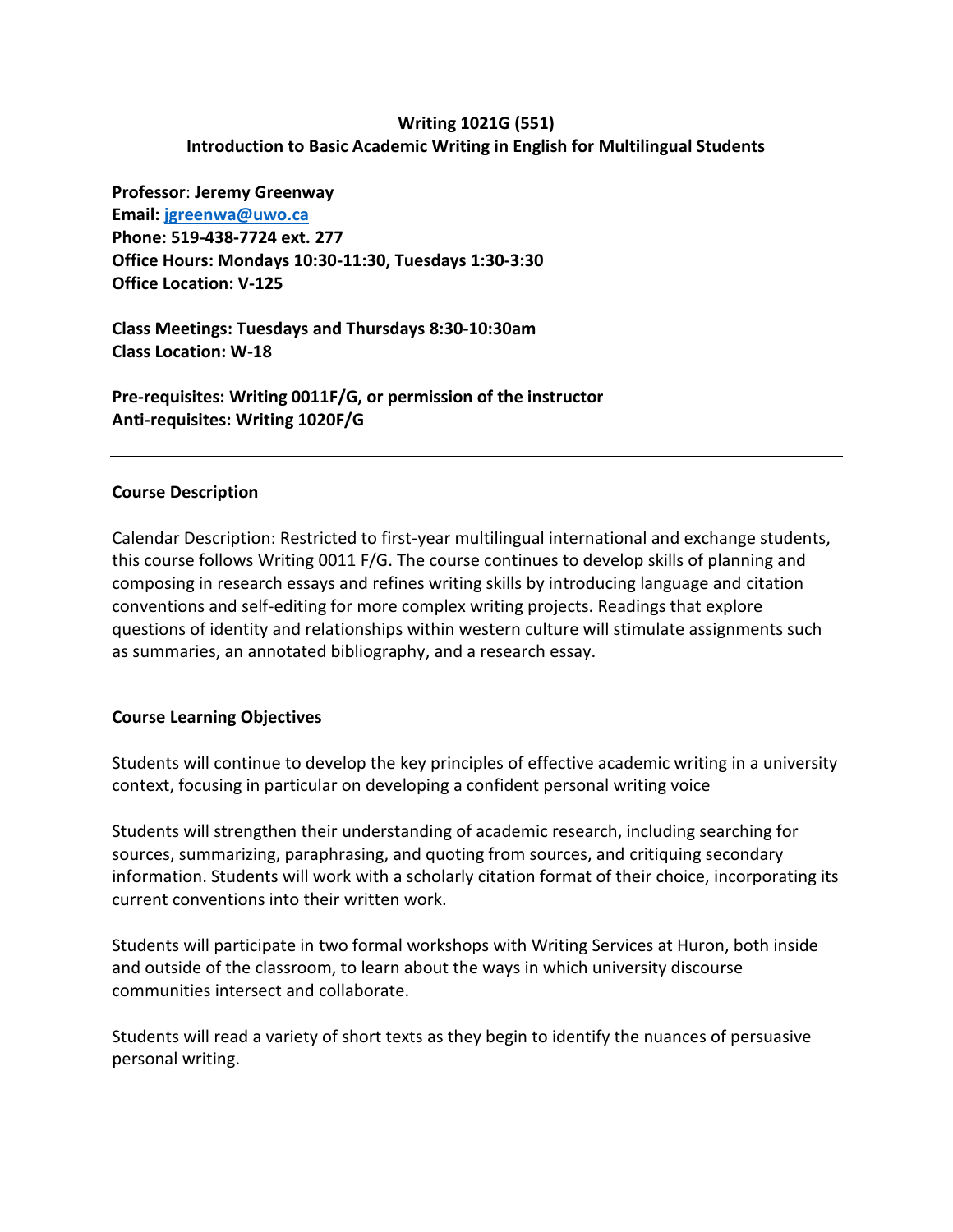Students will engage in peer feedback, critique, and revision practices as they craft a research essay using a specific rhetorical approach. Students will also produce in-class portfolio work to develop their subject positions as authoritative writers.

### **Description of Class Methods**

In addition to lecture material, the course consists of small group work, independent work, large group discussion, and active writing exercises.

# **Required Text** (available at the Western Bookstore)

Flachmann, *Reader's Choice*, 7th Canadian Edition, Pearson, 2014.

All other readings will be made available to you on our course's OWL site.

### **Method of Evaluation**

| In-Class Writing Portfolio | due in class in hard copy only Mar. $31^{st}$     | 20% |
|----------------------------|---------------------------------------------------|-----|
| <b>Article Summary</b>     | due on OWL Jan. 28 <sup>th</sup>                  | 15% |
| Annotated Bibliography     | due on OWL Mar. 3rd                               | 10% |
| <b>Essay Proposal</b>      | due on OWL and in hard copy Feb. 11 <sup>th</sup> | 15% |
| Research Essay             | due on OWL Apr. 2nd                               | 20% |
| Peer Review & Reflection   | due on OWL Mar. 17th                              | 10% |
| Participation & Group Work | ongoing                                           | 10% |

### **Assignment Submission Notes**

- 1. You **must** submit assignments via the required channel. I am unable to accept assignments by email.
- 2. Your Writing Portfolio **must** be kept in a spiral-bound notebook or small binder. I am unable to accept loose pages. Unless you have accommodations to do otherwise, please complete all in-class writing by hand on regular-sized lined paper. You will be given time throughout the course to work on assignments, and you are welcome to use computers or tablets for this.
- 3. All Writing Portfolio work **must** be produced during our Writing Labs. While I do not collect your Writing Portfolios until the end of the course, I expect you to make only minor revisions outside of class, not to produce new entries. For this reason, prompts for the Writing Portfolio are given only in class and cannot be made up if you are absent.

### **Note that there is no final exam in this course.**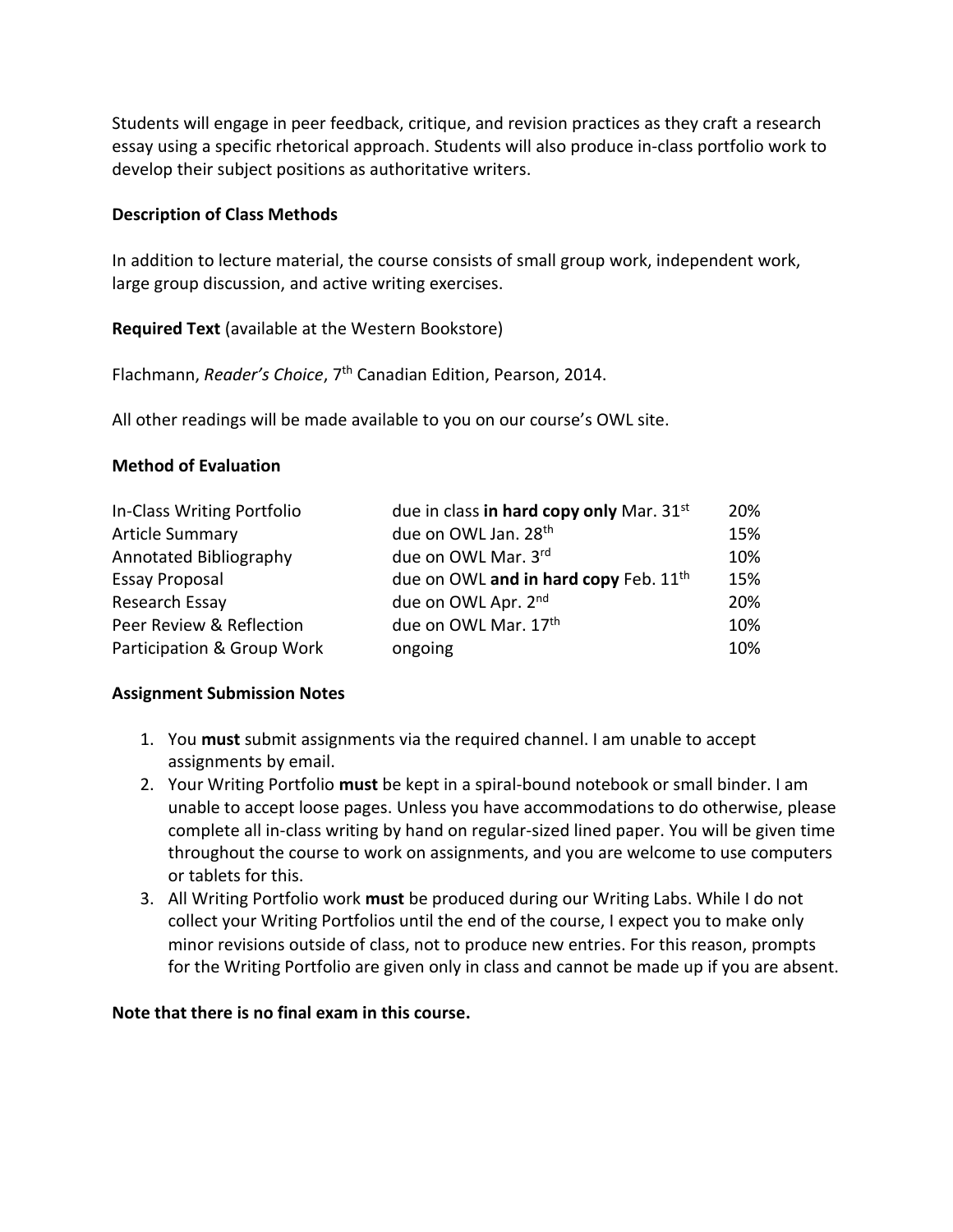**Schedule** (subject to change based on our needs)

| <b>Date</b>    | <b>Readings, Topics, and Tasks</b> | <b>Assignments/Notes</b>               |
|----------------|------------------------------------|----------------------------------------|
| Week 1         | Introduction to the course,        |                                        |
| Jan 7 & 9      | in-class writing exercise          |                                        |
| Week 2         | <b>Description</b>                 |                                        |
| Jan 14 & 16    | Tomson Highway, "What A            |                                        |
|                | Certain Visionary Once Said"       |                                        |
| Week 3         | <b>Writing Workshop with</b>       |                                        |
| Jan 21 & 23    | Mandy Penney (22nd)                |                                        |
| Week 4         | <b>Narration</b>                   | Article Summary Due Jan. 28th          |
| Jan 28 & 30    | Anik See, "Borderland"             |                                        |
| Week 5         | <b>Examples</b>                    |                                        |
| Feb 4 & 6      | Stephen Osborne, "The Lost         |                                        |
|                | Art of Waving"                     |                                        |
|                | Katrina Onstaad, "John             |                                        |
|                | Lennon, Michael Jackson: Do        |                                        |
|                | Celebrities Die Anymore?"          |                                        |
| Week 6         | <b>Writing Studio in the Huron</b> | Essay Proposal Due Feb. 11th           |
| Feb 11 & 13    | Library                            |                                        |
|                |                                    |                                        |
|                | <b>READING WEEK</b>                | <b>NO CLASS</b>                        |
| Feb 18 & 20    |                                    |                                        |
| Week 7         | <b>Process Analysis</b>            |                                        |
| Feb 25 & 27    | Stanley Coren: "Dogs and           |                                        |
|                | Monsters"                          |                                        |
| Week 8         | Division/Classification            | <b>Annotated Bibliography Due</b>      |
| Mar 3 & 5      | Alex Boyd, "In Defense of          | Mar. 3rd                               |
|                | Graffiti"                          |                                        |
| Week 9         | <b>Comparison/Contrast</b>         | Peer Review in class on Mar.           |
| Mar 10 & 12    | Irshad Manji, "Facebook and        | 10 <sup>th</sup>                       |
|                | <b>Status Anxiety"</b>             |                                        |
| Week 10        | <b>Definition</b>                  | <b>Peer Review Reflection due</b>      |
| Mar 17 & 19    | Drew Hayden Taylor, "Pretty        | Mar. 17th                              |
|                | Like a White Boy"                  |                                        |
| Week 11        | <b>Cause and Effect;</b>           |                                        |
| Mar 24 & 26    | <b>Argument/Persuasion</b>         |                                        |
|                | Stephen King, "Why We              |                                        |
|                | <b>Crave Horror Movies"</b>        |                                        |
|                | Russell Smith, "Potty-             |                                        |
|                | Mouthed and Proud of It"           |                                        |
| Week 12        | Review/Catch-up                    | <b>Writing Portfolio Due Mar. 31st</b> |
| Mar 31 & Apr 2 |                                    | Research Essay Due Apr. 2nd            |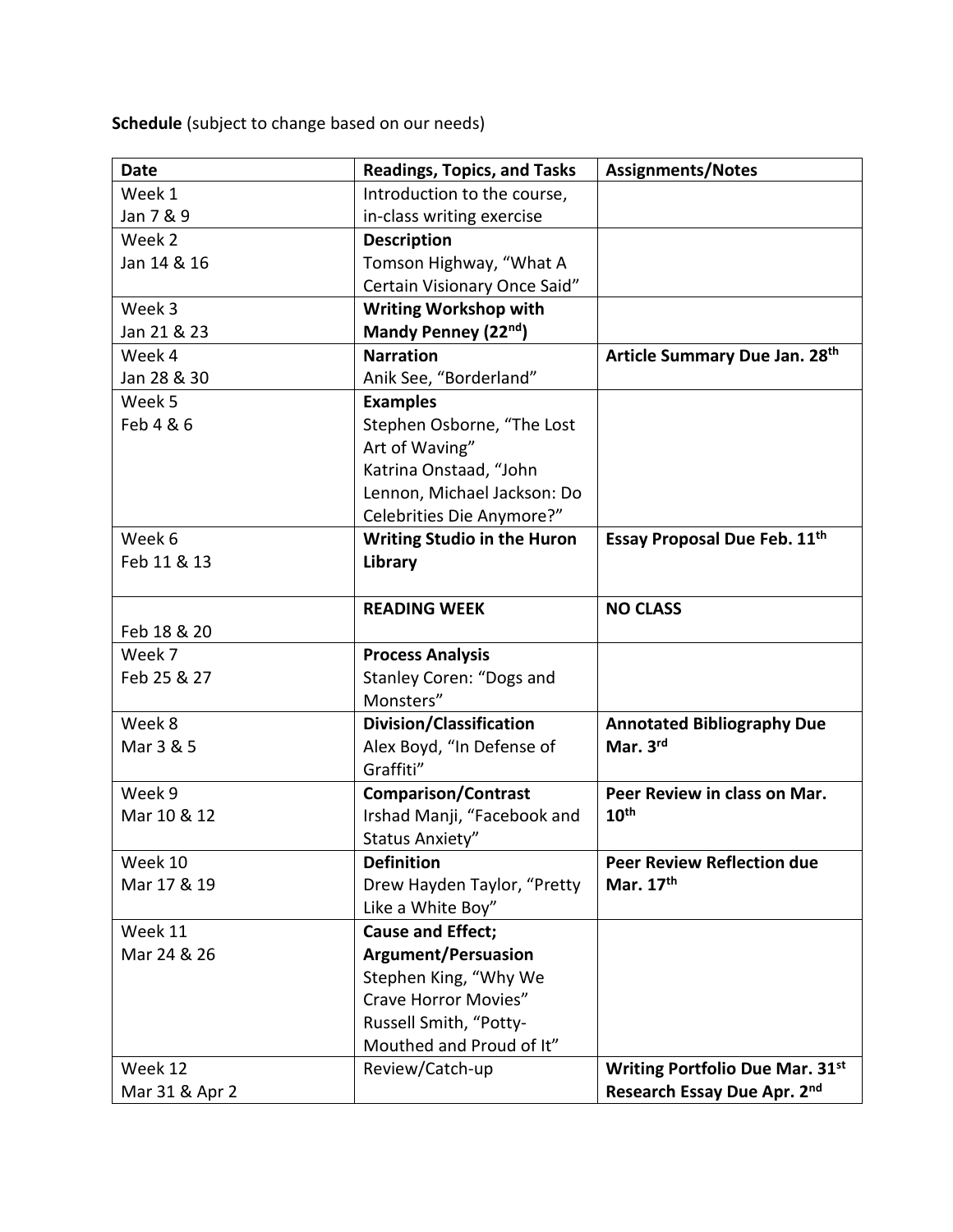### **Special Instructions**

Since writing is a process and takes regular practice, please make every effort to attend all classes. Beyond the necessity of consistent attendance to achieve a satisfactory participation grade, the material you learn in class will benefit you in countless ways. Simply put, you cannot achieve a passing grade in the course by being absent. I promise I will make our class time worth your while; indeed there is ample time in the course schedule to produce writing so that you have less work to do at home. Attendance will be monitored. Other than for reasons of academic accommodation, late assignments will be penalized by 5% per day (including weekends), to a maximum of seven days, at which point the assignment will not be graded.

You are warmly welcome to meet with me outside of class during my office hours or at another mutually agreeable time. Please reserve email for general inquiries only. It's always more productive to discuss questions or concerns in person. I'm afraid that I cannot provide feedback on completed drafts of your work ahead of deadlines, but I'm more than happy to address specific questions you might have about your work. **Please use your UWO email address when writing to me**, as sometimes the spam filters will trap non-Western emails.



# **Appendix to Course Outlines: Academic Policies & Regulations 2019/2020**

### **Prerequisite and Antirequisite Information**

Students are responsible for ensuring that they have successfully completed all course prerequisites and that they have not completed any course antirequisites. Unless you have either the requisites for this course or written special permission from your Dean to enrol in it without them, you may be removed from this course and it will be deleted from your record. If you enrol in this course despite having already taken an antirequisite you may be removed from this course and it will be deleted from your record. Removals for these reasons may not be appealed. You will receive no adjustment to your fees in the event that you are dropped from a course for failing to have the necessary prerequisites or for having already taken the antirequisites.

### **Conduct of Students in Classes, Lectures, and Seminars**

Membership in the community of Huron University College and Western University implies acceptance by every student of the principle of respect for the rights, responsibilities, dignity and well-being of others and a readiness to support an environment conducive to the intellectual and personal growth of all who study, work and live within it. Upon registration, students assume the responsibilities that such registration entails. The academic and social privileges granted to each student are conditional upon the fulfillment of these responsibilities.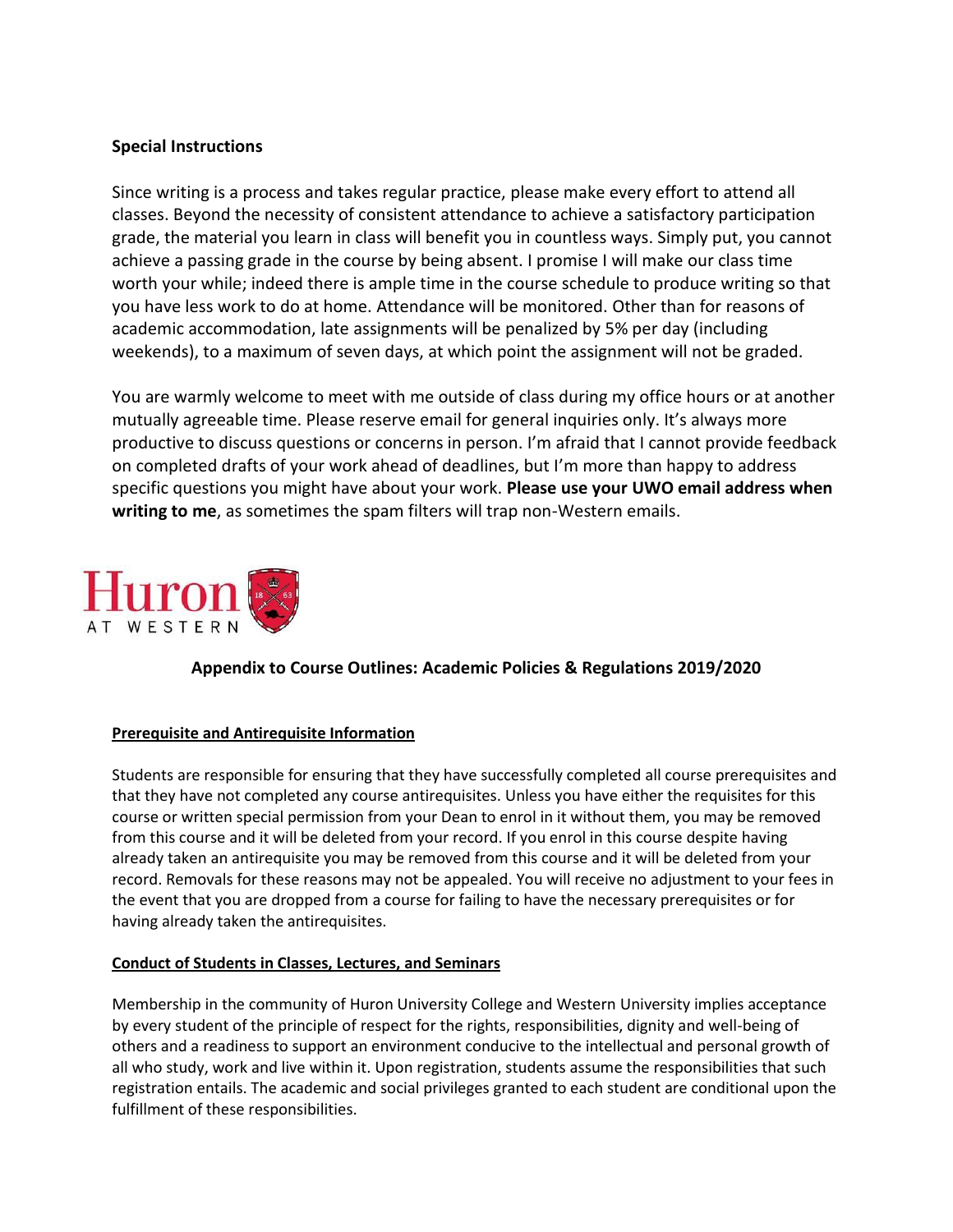In the classroom, students are expected to behave in a manner that supports the learning environment of others. Students can avoid any unnecessary disruption of the class by arriving in sufficient time to be seated and ready for the start of the class, by remaining silent while the professor is speaking or another student has the floor, and by taking care of personal needs prior to the start of class. If a student is late, or knows that he/she will have to leave class early, be courteous: sit in an aisle seat and enter and leave quietly.

Please see the Code of Student Conduct at: [www.huronuc.on.ca/sites/default/files/pdfs/Code%20of%20Student%20Conduct.pdf.](http://www.huronuc.on.ca/sites/default/files/pdfs/Code%20of%20Student%20Conduct.pdf)

### **Technology**

It is not appropriate to use technology (such as, but not limited to, laptops, cell phones) in the classroom for non-classroom activities. Such activity is disruptive and is distracting to other students and to the instructor, and can inhibit learning. Students are expected to respect the classroom environment and to refrain from inappropriate use of technology and other electronic devices in class.

### **Attendance Regulations for Examinations**

A student is entitled to be examined in courses in which registration is maintained, subject to the following limitations:

1) A student may be debarred from writing the final examination for failure to maintain satisfactory academic standing throughout the year.

2) Any student who, in the opinion of the instructor, is absent too frequently from class or laboratory periods in any course will be reported to the Dean of the Faculty offering the course (after due warning has been given). On the recommendation of the Department concerned, and with the permission of the Dean of that Faculty, the student will be debarred from taking the regular examination in the course. The Dean of the Faculty offering the course will communicate that decision to the Dean of the Faculty of registration.

Please see the policy on Attendance Regulations for Examinations here: [https://www.uwo.ca/univsec/pdf/academic\\_policies/exam/attendance.pdf.](https://www.uwo.ca/univsec/pdf/academic_policies/exam/attendance.pdf)

**Short Absences**: If you miss a class due to a minor illness or other problems, check your course outline for information regarding attendance requirements and make sure you are not missing a test or assignment. Cover any readings and arrange to borrow notes from a classmate. Contact the course instructor if you have any questions.

**Extended Absences**: If you have an extended absence, you should contact the course instructor and an Academic Advisor. Your course instructor and Academic Advisor can discuss ways for you to catch up on missed work and arrange academic accommodations, if appropriate and warranted.

It is important to note that the Academic Dean may refuse permission to write the final examination in a course if the student has failed to maintain satisfactory academic standing throughout the year or for too frequent absence from the class or laboratory.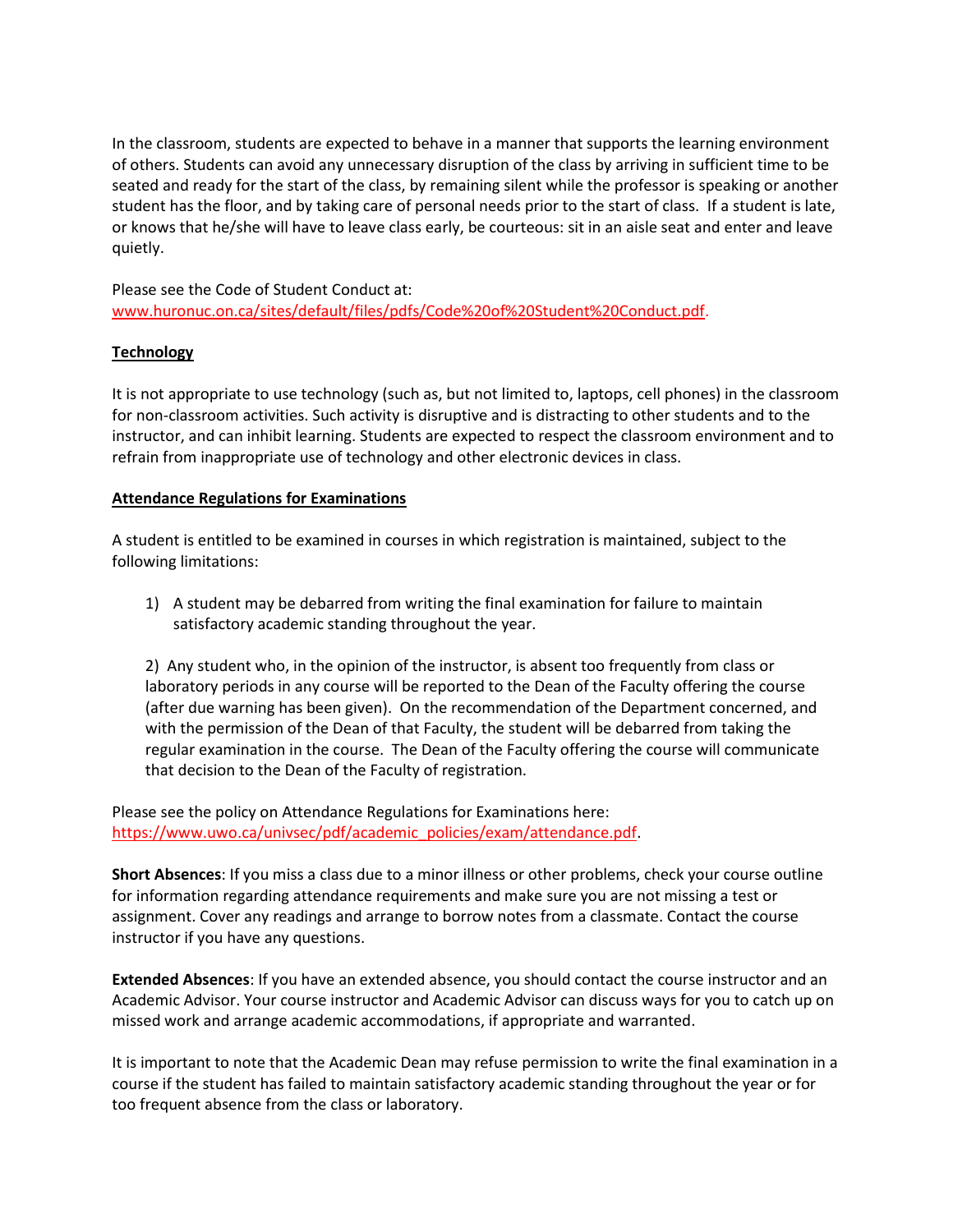### **Class Cancellations**

In the event of a cancellation of class, every effort will be made to post all relevant information on the OWL class site at: [https://owl.uwo.ca/portal,](https://owl.uwo.ca/portal) and on the Huron website at [www.huronuc.on.ca/about/accessibility](http://www.huronuc.on.ca/about/accessibility) .

#### **Academic Student Support Services**

For advice on course selections, degree requirements, and for assistance with requests for medical accommodation, students should email an Academic Advisor in Huron's Student Support Services at [huronsss@uwo.ca.](mailto:huronsss@uwo.ca) An outline of the range of services offered is found on the Huron website at: <https://huronatwestern.ca/academic-advising> .

Department Chairs, Program Directors and Coordinators are also able to answer questions about individual programs. Their contact information can be found on the Huron website at: <https://huronatwestern.ca/student-life-campus/art-social-science> and at <https://huronatwestern.ca/student-life-campus/management-and-organizational-studies> .

### **Adding / Dropping Courses**

If you think that you are too far behind to catch up or that your work load is not manageable, you should consult your Academic Advisor. If you consider reducing your workload by dropping one or more courses, this must be done by the appropriate deadlines. Please refer to the Huron website, <https://huronatwestern.ca/academic-advising> or review the list of official Sessional Dates on the Academic Calendar, available here: [http://www.westerncalendar.uwo.ca/SessionalDates.cfm.](http://www.westerncalendar.uwo.ca/SessionalDates.cfm)

You should consult with the course instructor and the Academic Advisor who can help you consider alternatives to dropping one or more courses. Note that dropping a course may affect OSAP and/or Scholarship/Bursary eligibility.

### **Statement on Academic Integrity**

The International Centre for Academic Integrity defines academic integrity as "a commitment, even in the face of adversity, to five fundamental values: honesty, trust, fairness, respect, and responsibility. From these values flow principles of behaviour that enable academic communities to translate ideals to action." (CAI Fundamental Values Project, 1999).

A lack of academic integrity is indicated by such behaviours as the following:

- Cheating on tests;
- Fraudulent submissions online;
- Plagiarism in papers submitted (including failure to cite and piecing together unattributed sources);
- Unauthorized resubmission of course work to a different course;
- Helping someone else cheat;
- Unauthorized collaboration;
- Fabrication of results or sources;
- Purchasing work and representing it as one's own.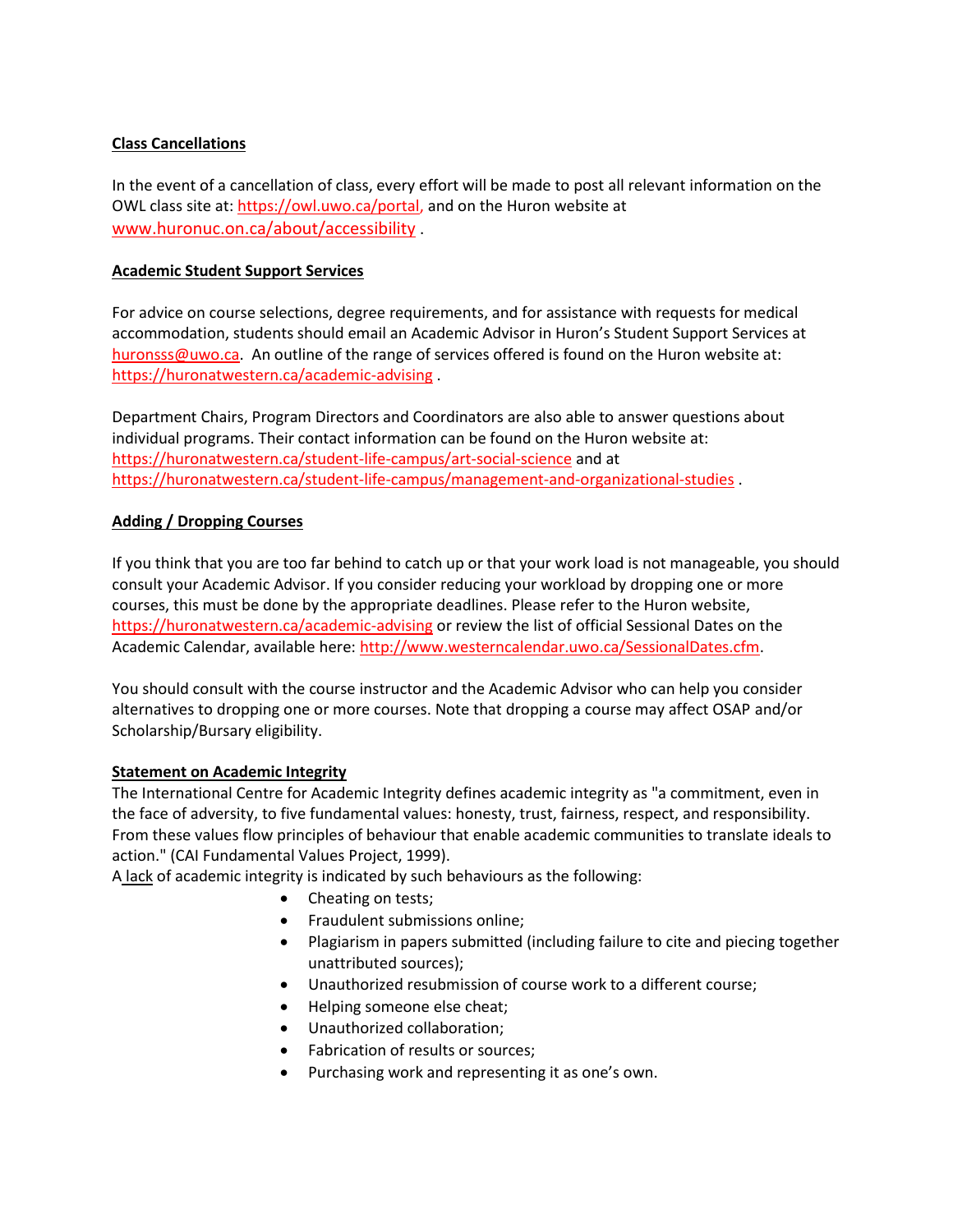#### **Academic Integrity: Importance and Impact**

Being at university means engaging with a variety of communities in the pursuit and sharing of knowledge and understanding in ways that are clear, respectful, efficient, and productive. University communities have established norms of academic integrity to ensure responsible, honest, and ethical behavior in the academic work of the university, which is best done when sources of ideas are properly and fully acknowledged and when responsibility for ideas is fully and accurately represented.

In the academic sphere, unacknowledged use of another's work or ideas is not only an offence against the community of scholars and an obstacle to academic productivity. It may also be understood as fraud and may constitute an infringement of legal copyright.

A university is a place for fulfilling one's potential and challenging oneself, and this means rising to challenges rather than finding ways around them. The achievements in an individual's university studies can only be fairly evaluated quantitatively through true and honest representation of the actual learning done by the student. Equity in assessment for all students is ensured through fair representation of the efforts by each.

Acting with integrity at university constitutes a good set of practices for maintaining integrity in later life. Offences against academic integrity are therefore taken very seriously as part of the university's work in preparing students to serve, lead, and innovate in the world at large.

A university degree is a significant investment of an individual's, and the public's, time, energies, and resources in the future, and habits of academic integrity protect that investment by preserving the university's reputation and ensuring public confidence in higher education.

**Students found guilty of plagiarism will suffer consequences ranging from a grade reduction to failure in the course to expulsion from the university. In addition, a formal letter documenting the offence will be filed in the Dean's Office, and this record of the offence will be retained in the Dean's Office for the duration of the student's academic career at Huron University College.**

### **Statement on Academic Offences**

Scholastic offences are taken seriously and students are directed to read the appropriate policy, specifically, the definition of what constitutes a Scholastic Offence, as per the Academic Calendar: [http://www.westerncalendar.uwo.ca/PolicyPages.cfm?PolicyCategoryID=1&Command=showCategory&](http://www.westerncalendar.uwo.ca/PolicyPages.cfm?PolicyCategoryID=1&Command=showCategory&SelectedCalendar=Live&ArchiveID=#SubHeading_189) [SelectedCalendar=Live&ArchiveID=#SubHeading\\_189](http://www.westerncalendar.uwo.ca/PolicyPages.cfm?PolicyCategoryID=1&Command=showCategory&SelectedCalendar=Live&ArchiveID=#SubHeading_189)

#### **Turnitin.com**

All required papers may be subject to submission for textual similarity review to the commercial plagiarism detection software under license to the University for a detection of plagiarism. All papers submitted for such checking will be included as source documents in the reference database for the purpose of detecting plagiarism of papers subsequently submitted to the system. Use of the service is subject to the licensing agreement, currently between Western University and Turnitin.com.

#### **Computer-Marked Tests/exams**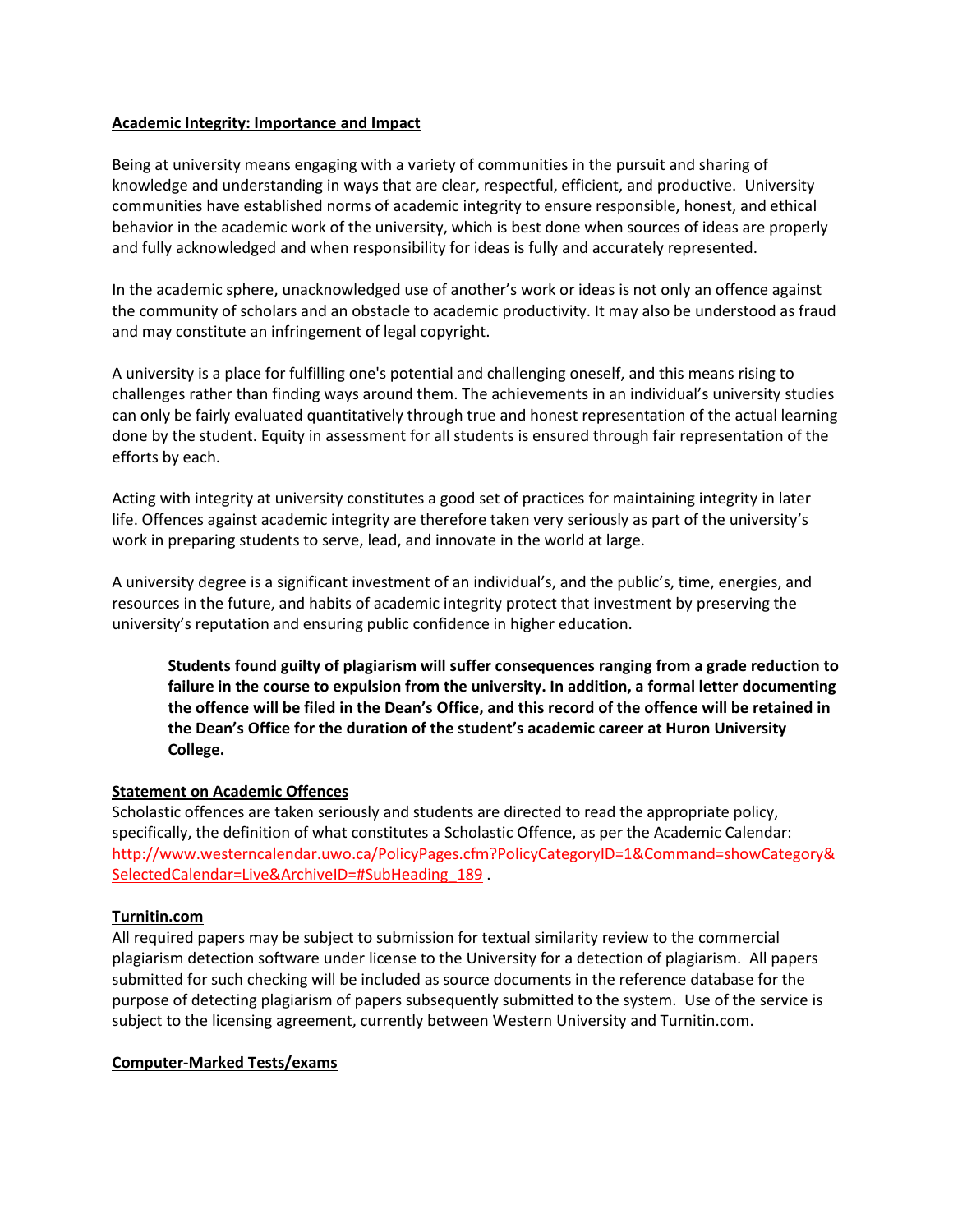Computer-marked multiple-choice tests and/or exams may be subject to submission for similarity review by software that will check for unusual coincidences in answer patterns that may indicate cheating.

### **Clickers**

Personal Response Systems ("clickers") may be used in some classes. If clickers are to be used in a class, it is the responsibility of the student to ensure that the device is activated and functional. Students must see their instructor if they have any concerns about whether the clicker is malfunctioning. Students must use only their own clicker. If clicker records are used to compute a portion of the course grade:

- the use of somebody else's clicker in class constitutes a scholastic offence
- the possession of a clicker belonging to another student will be interpreted as an attempt to commit a scholastic offence.

# **Policy on "Special" Accommodation**

Students who require **special** accommodation for tests and/or other course components must make the appropriate arrangements with the Student Development Centre (SDC). Further details concerning policies and procedures may be found at:<http://www.sdc.uwo.ca/ssd/index.html>.

# **Academic Consideration for Missed Work**

Students who are seeking academic consideration for missed work during the semester may submit a self-reported absence form online provided that the absence is 48 hours or less and the other conditions specified in the Senate policy at

[https://www.uwo.ca/univsec/pdf/academic\\_policies/appeals/Academic\\_Consideration\\_for\\_absences.p](https://www.uwo.ca/univsec/pdf/academic_policies/appeals/Academic_Consideration_for_absences.pdf) [df](https://www.uwo.ca/univsec/pdf/academic_policies/appeals/Academic_Consideration_for_absences.pdf) are met.

Students whose absences are expected to last longer than 48 hours, or where the other conditions detailed in the policy are not met (e.g., work is worth more than 30% of the final grade, the student has already used 2 self-reported absences, the absence is during the final exam period), may receive academic consideration by submitting a Student Medical Certificate (for illness) or other appropriate documentation (for compassionate grounds). The Student Medical Certificate is available online at [https://www.uwo.ca/univsec/pdf/academic\\_policies/appeals/medicalform.pdf](https://www.uwo.ca/univsec/pdf/academic_policies/appeals/medicalform.pdf)

All students pursuing academic consideration, regardless of type, must contact their instructors no less than 24 hours following the end of the period of absence to clarify how they will be expected to fulfill the academic responsibilities missed during their absence. **Students are reminded that they should consider carefully the implications of postponing tests or midterm exams or delaying submission of work, and are encouraged to make appropriate decisions based on their specific circumstances.**

Students who have conditions for which academic accommodation is appropriate, such as disabilities or ongoing or chronic health conditions, should work with Accessible Education Services to determine appropriate forms of accommodation.

### **Requests for Academic Consideration Using the Self-Reported Absence Form**

Students who experience an unexpected illness or injury or an extenuating circumstance (48 hours or less) that is sufficiently severe to temporarily render them unable to meet academic requirements (e.g.,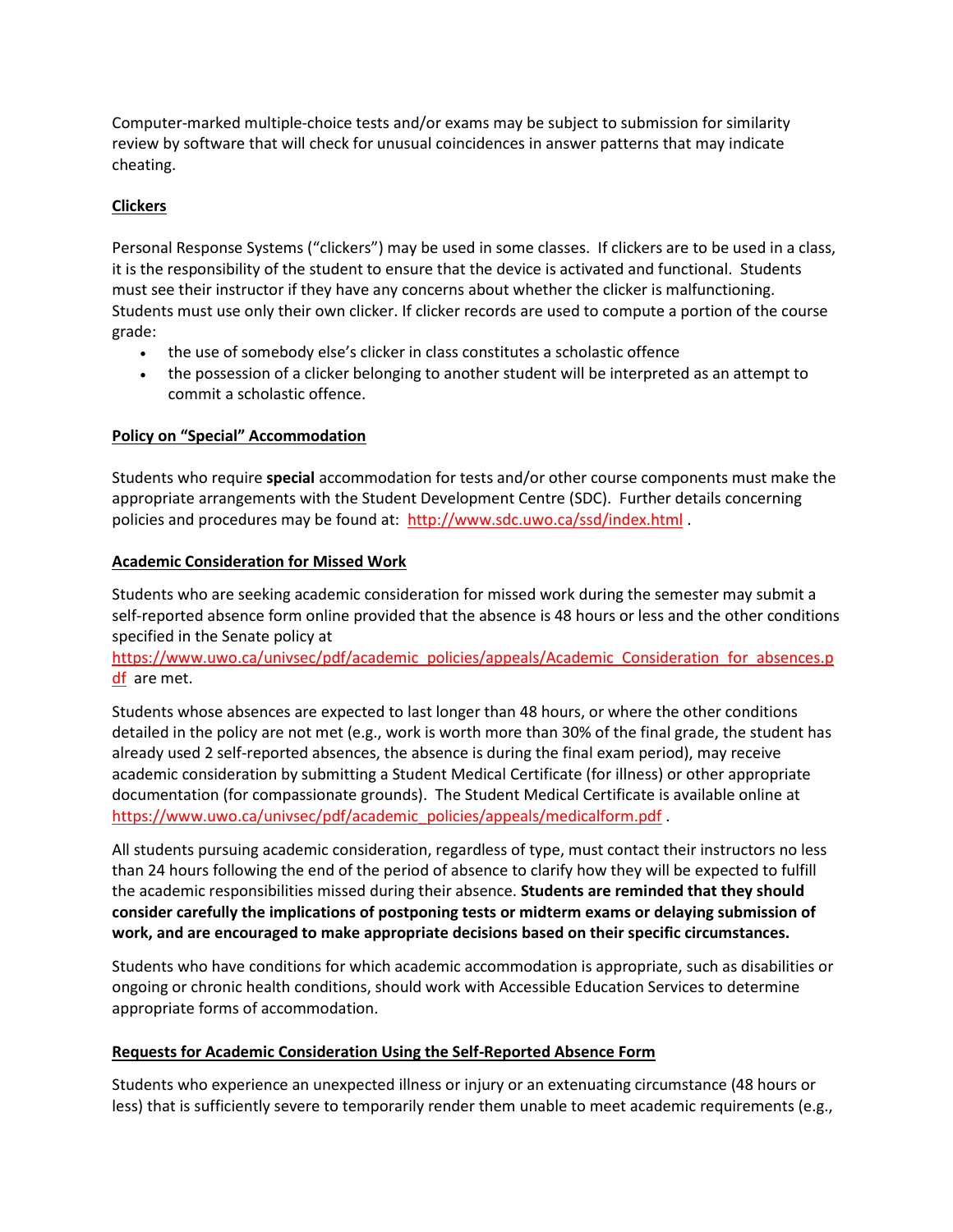attending lectures or labs, writing tests or midterm exams, completing and submitting assignments, participating in presentations) should self-declare using the online Self-Reported Absence portal. This option should be used in situations where the student expects to resume academic responsibilities within 48 hours or less.

The following conditions are in place for self-reporting of medical or extenuating circumstances:

**a**. students will be allowed **a maximum of two self-reported absences** between September and April and one self-reported absence between May and August;

**b**. any absences in excess of the number designated in clause a above, regardless of duration, will require students to present a **Student Medical Certificate (SMC**), signed by a licensed medical or mental health practitioner, detailing the duration and severity of illness, or appropriate documentation supporting extenuating circumstances to the Academic Counselling unit in their Faculty of registration no later than two business days after the date specified for resuming responsibilities. Please see section 4 below for more details.

**c.** The duration of the excused absence will be for a maximum of 48 hours from the time the Self-Reported Absence form is completed through the online portal, or from 8:30 am the following morning if the form is submitted after 4:30 pm;

**d.** The duration of the excused absence will terminate prior to the end of the 48 hour period should the student undertake significant academic responsibilities (write a test, submit a paper) during that time;

**e.** The duration of an excused absence will terminate at 8:30 am on the day following the last day of classes each semester regardless of how many days of absence have elapsed;

**f.** Self-reported absences will not be allowed for scheduled final examinations; for midterm examinations scheduled during the December examination period; or for final lab examinations scheduled during the final week of term;

**g.** Self-reporting **may not be used** for assessments (e.g. midterm exams, tests, reports, presentations, or essays) worth more than 30% of any given course.

**h.** students must be in touch with their instructors **no later than 24 hours after the end of the period covered by the Self-Reported Absence form**, to clarify how they will be expected to fulfil the academic expectations they may have missed during the absence.

### **Policy on "Academic" Accommodation - Medical / Non-Medical Grounds (if absence is not self-reported)**

**(a) Medical Grounds for assignments** *worth 10% or more of final grade***: Go directly to Huron Support Services/ Academic Advising, or email [huronsss@uwo.ca](mailto:huronsss@uwo.ca)** .

University Senate policy, which can be found at, [https://www.uwo.ca/univsec/pdf/academic\\_policies/appeals/accommodation\\_medical.pdf](https://www.uwo.ca/univsec/pdf/academic_policies/appeals/accommodation_medical.pdf), requires that all student requests for accommodation on medical grounds for assignments worth 10% or more of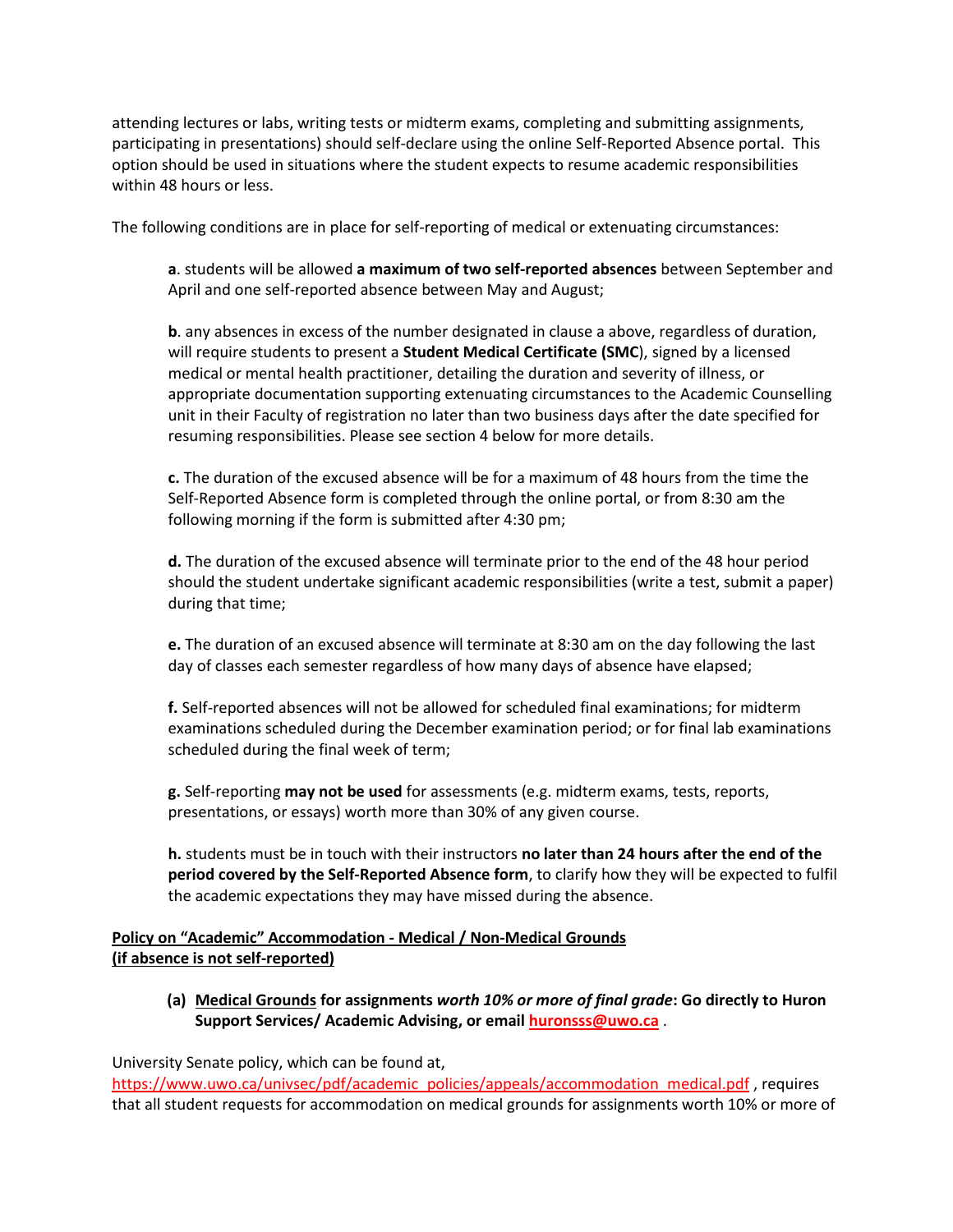the final grade be made directly to the academic advising office of the home faculty (for Huron students, the "home faculty" is Huron), with supporting documentation in the form (minimally) of the Senateapproved Student Medical Certificate found at:

[https://www.uwo.ca/univsec/pdf/academic\\_policies/appeals/medicalform.pdf](https://www.uwo.ca/univsec/pdf/academic_policies/appeals/medicalform.pdf) .

The documentation is submitted in confidence and will not be shown to instructors. The advisors will contact the instructor when the medical documentation is received, and will outline the severity and duration of the medical challenge as expressed on the Student Medical Certificate and in any other supporting documentation. The student will be informed that the instructor has been notified of the presence of medical documentation, and will be instructed to work as quickly as possible with the instructor on an agreement for accommodation.

The instructor will not normally deny accommodation where appropriate medical documentation is in place and where the duration it describes aligns with the due date(s) of assignment(s). Before denying a request for accommodation on medical grounds, the instructor will consult with the Dean. The instructor's decision is appealable to the Dean.

# **(b) Accommodation on Medical Grounds for assignments worth** *less than 10%* **of final grade: Consult Instructor Directly**

When seeking accommodation on medical grounds for assignments worth less than 10% of the final course grade, the student should contact the instructor directly. The student need only share broad outlines of the medical situation. The instructor **may** require the student to submit documentation to the academic advisors, in which case she or he will advise the student and inform the academic advisors to expect documentation. The instructor may not collect medical documentation. The advisors will contact the instructor when the medical documentation is received, and will outline the severity and duration of the medical challenge as expressed on the Student Medical Certificate and in any other supporting documentation. The student will be informed that the instructor has been notified of the presence of medical documentation, and will be instructed to work as quickly as possible with the instructor on an agreement for accommodation.

The instructor will not normally deny accommodation where appropriate medical documentation is in place and where the duration it describes aligns with the due date(s) of assignment(s). Before denying a request for accommodation on medical grounds, the instructor will consult with the Dean. The instructor's decision is appealable to the Dean.

### **(c) Non-Medical Grounds: Consult your Instructor directly.**

Where the grounds for seeking accommodation are not medical, the student should contact the instructor directly. Late penalties may apply at the discretion of the instructor. Apart from the exception noted below, academic advisors will not be involved in the process of accommodation for non-medical reasons.

Where a student seeks accommodation on non-medical grounds where confidentiality is a concern, the student should approach an academic advisor with any documentation available. The advisors will contact the instructor after the student's request is received, and will outline the severity and duration of the challenge without breaching confidence. The student will be informed that the instructor has been notified that significant circumstances are affecting or have affected the student's ability to